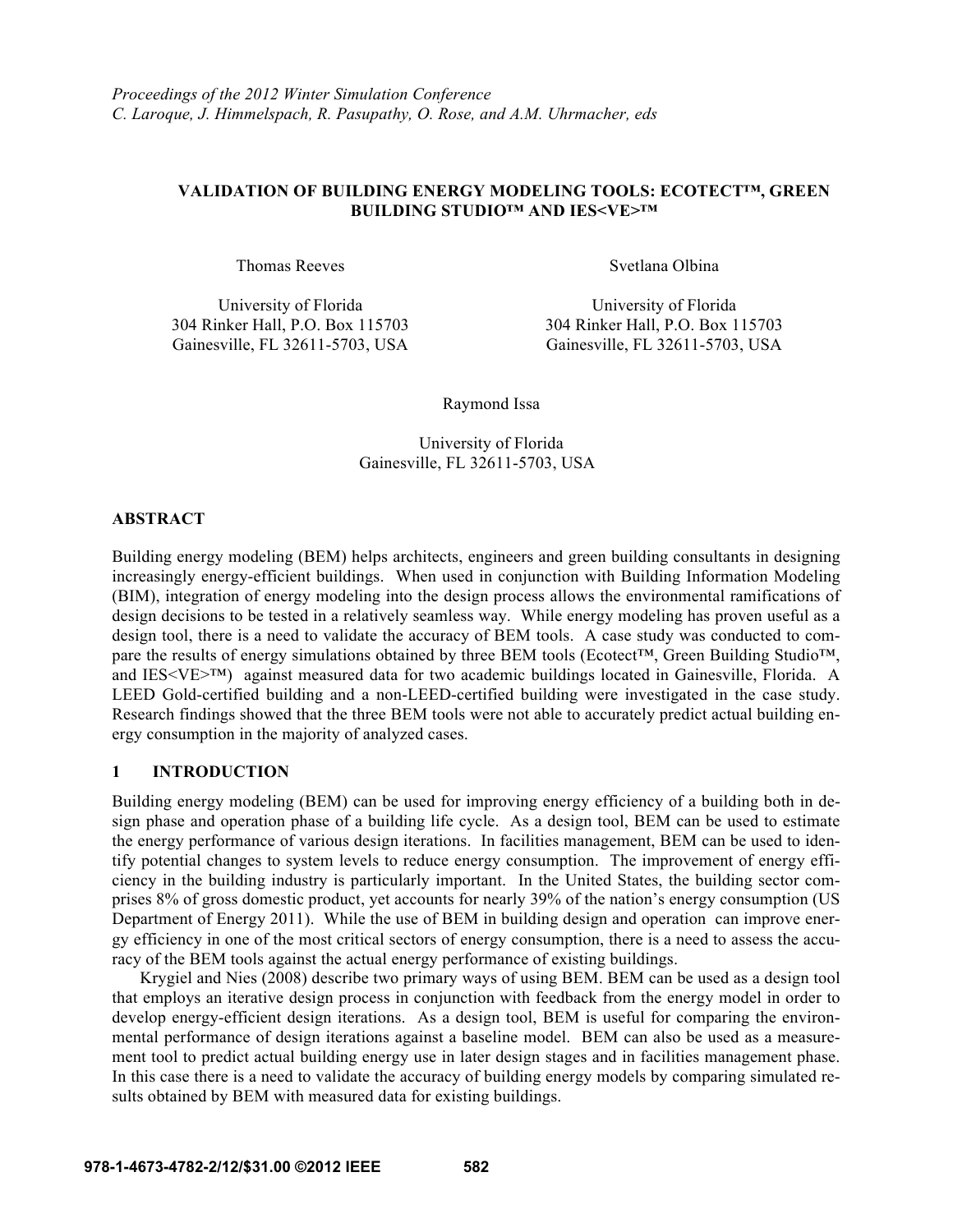There are two primary methods to validate BEM software: 1) for idealized conditions, and 2) for realistic conditions (Ryan and Sanquist 2012). Validation for idealized conditions is outlined by the industry standards such as building energy simulation test (BESTEST) and ASHRAE Standard 140. The building energy model is created using the BESTEST guidelines, and simulation results are compared to hand calculations (Judkoff and Neymark 2006). Validation of BEM software for realistic conditions includes comparison of simulation results obtained by BEM software to measured data for an actual building. The energy model in this validation methodology tries to account for occupant behavior by implementing schedules for occupancy, lighting usage, and equipment usage. Ryan and Sanquist (2012) noted that these schedules were a common source of model errors because the behavior of occupants is highly variable and nearly impossible to model accurately.

 A study conducted by Knight et al. (2007) attempted to minimize the errors associated with BEM schedules by conducting a survey of building occupants of an educational building in the UK. The survey results were used to generate detailed and accurate schedules for over 300 spaces created in an energy model of the building used in the case study. Simulation results obtained using two energy modeling tools (Ecotect™ and iSBEM™) were compared to measured data for electricity and gas consumption. Comparison of the results showed that the annual electricity use was underestimated by both software, while the annual gas consumption was slightly overestimated. Because the percentage differences between the simulation results and the measured data were not acceptable, Knight et al. (2007) were unable to recommend either BEM tool to be used for accurate prediction of building energy usage.

 While the accuracy of certain BEM tools for realistic conditions remains questionable, many studies have also noted a disparity between the designed/predicted performance of buildings (and building systems) and their actual performance (Maile et al. 2012). Specifically, the study notes that it is not uncommon for HVAC systems to underperform as compared to their designed performance.

## **2 RESEARCH OBJECTIVES AND METHODS**

The primary objective of this research was to validate the accuracy of predicting energy use by three BEM tools. The three BEM tools evaluated were Autodesk Ecotect 2011™ (Autodesk 2011a), Autodesk Green Building Studio 2011™ (Autodesk 2011b), and IES<VE> 2011™ (Integrated Environmental Solutions 2011). Simulation results obtained by each software were compared to measured energy usage for two buildings. These three BEM tools are typically applied as energy efficient design aids and are interoperable with building information modeling (BIM) platforms such as Revit Architecture™. The interoperability with BIM tools allows for the integration of energy analysis into the design process to occur in a relatively seamless manner. Since building geometry does not need to be recreated in the BEM tool, the environmental ramifications of design changes made to the BIM model can be assessed in these BEM tools relatively quickly. The three BEM tools investigated in this research were selected mainly because of their interoperability with the Revit™ BIM platform. The benefits and applications of BIM throughout the building lifecycle from early design stages to facilities management are well-known (Eastman et al. 2008). Meanwhile, the application of the three BEM tools investigated in this research has been primarily limited to early design stages. By validating each BEM tools' accuracy against measured data, this research aimed to assess the applicability of these tools for later design stages and facilities management phase when model accuracy is a necessity.

To accomplish the primary research objective, i.e., to validate the accuracy of the three BEM tools, simulation results were compared to measured data in three categories of building energy usage: heating, cooling, and overall energy usage. Percentage differences between simulation results and measured data were calculated for these three energy use categories both for annual energy consumption and for monthly energy consumption. The research aimed to validate both the precision and accuracy of the three BEM tools. In this research, the term precision refers to the degree of similarity of trends between simulated results and measured data in terms of monthly energy use; while the term accuracy refers to the percentage difference between simulated results and measured energy use data.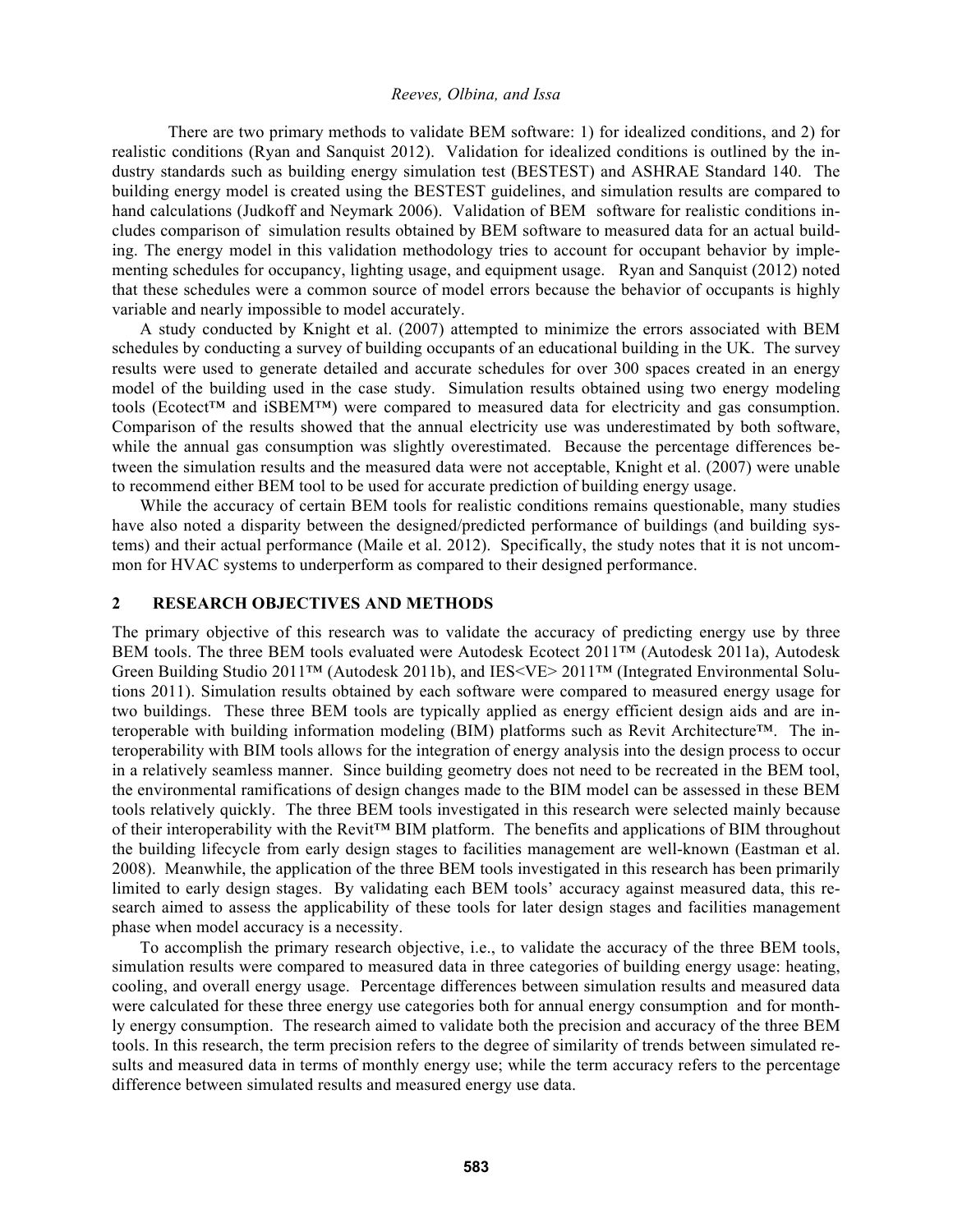The case study was conducted to simulate the energy usage of two buildings using three BEM tools: Ecotect™, Green Building Studio™, and IES<VE>™. The two buildings investigated in the case study were Rinker Hall (a LEED Gold-certified building) and Gerson Hall (a non-LEED-certified building). Both buildings are academic buildings located on the University of Florida campus in Gainesville, Florida.

 BIM models of the two buildings were created using the software Revit Architecture 2011™. The BIM models were exported from Revit Architecture™ as gbXML files and imported into each of the three BEM tools. Specifications pertinent to each buildings' energy performance were input in each of the BEM tools. Lighting power densities (LPD) were input for each room (based on room function) using values obtained from ASHRAE Standard 90.1 using the Space-by-Space method. The equipment power density (EPD) for all spaces was 0.48 W/sq ft based on commercial buildings energy consumption survey's (CBECS) average EPD for education building types (US Energy Information Administration 2003).

Measured monthly energy consumption for each building was provided by the Physical Plant Energy Department at the University of Florida. The energy consumption was measured for three energy usage categories: heating (steam), cooling (chilled water), and electricity. The data used in this study was collected in 2011. Based on the available outputs of each BEM tool, the simulation results obtained by each software were compared to the measured data in terms of heating, cooling, and overall energy usage. The comparisons were performed on a monthly and annual basis. The accuracy of each BEM tool was then assessed by analyzing percentage differences between simulated results and measured data. The percentage differences (PD) for every energy use category for every month of the sample time period as well as annually were calculated using Equation (1):

```
Percentage Difference = [(Simulated Results - Measured Results) / Measured Results] x 100 (1)
```
In this research positive value of the PD meant that the software overestimated the results as compared to the measured data, while the negative value of the PD meant that the software underestimated the results. According to the previous research, the acceptable PD between computer simulation results and measured data is maximum 15% (Maamari et al. 2006). Thus, in this research, if the absolute values of the PD was equal to or less than 15% the software was considered accurate.

# **3 RESULTS**

The results of the case study are presented in the three different categories of energy use: overall energy usage, heating and cooling. These results were used to validate each BEM tool in terms of precision and accuracy.

# **3.1 Overall Energy Usage**

# **3.1.1 Rinker Hall**

Overall energy usage was calculated as the sum of the three energy use types (heating, cooling, and electricity). Based on the monthly overall energy use values and the resultant line graph (Figure 1), Ecotect™ appeared the most precise with a curve that most closely resembled the form of the measured overall energy usage curve for Rinker Hall.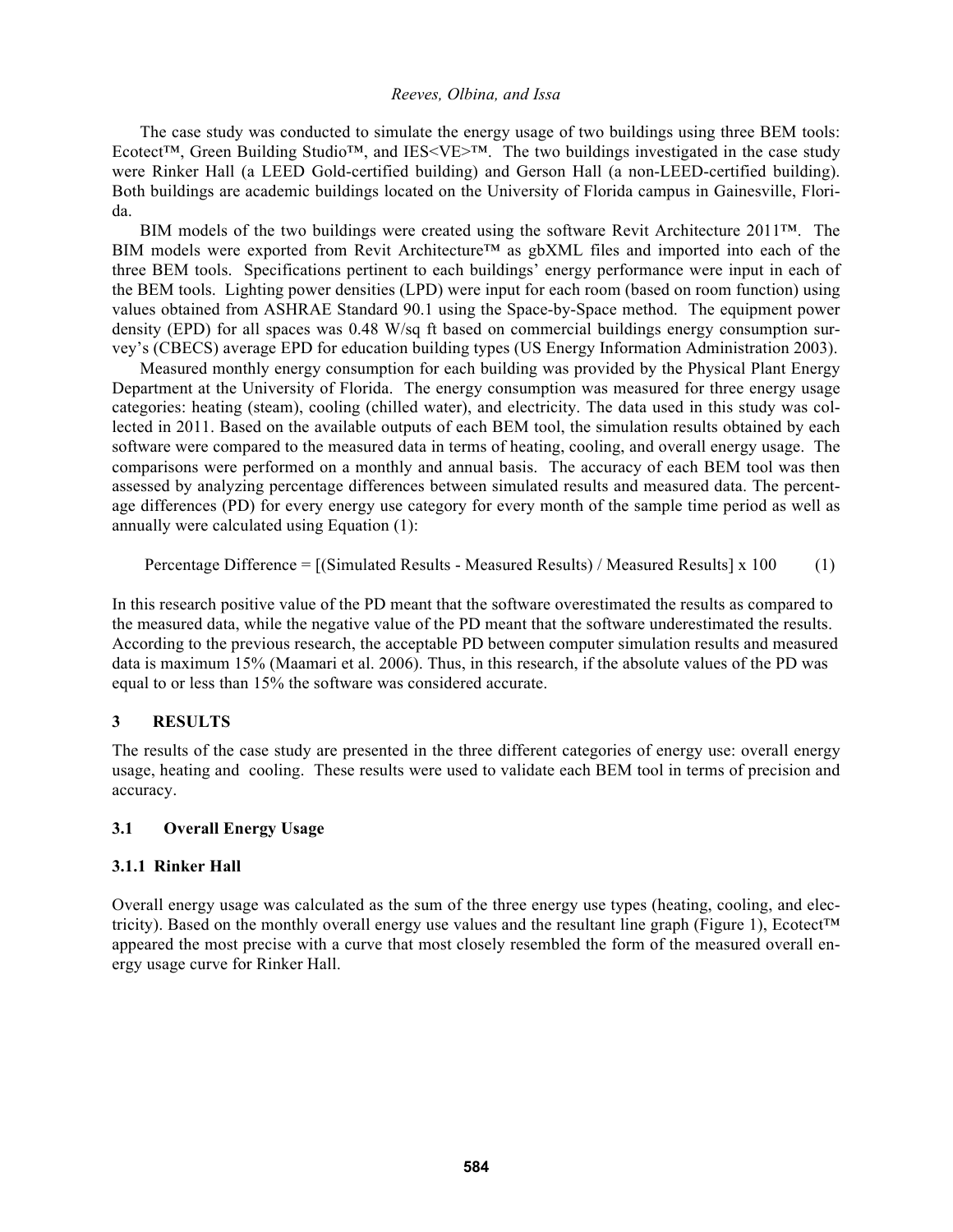*Reeves, Olbina, and Issa* 



Figure 1: Comparison of measured and simulated results for Rinker Hall - overall monthly energy usage

The comparison of simulated data and measured data for Rinker Hall regarding overall energy usage showed that the simulation results obtained by Green Building Studio<sup>™</sup> were the most accurate for annual energy consumption with a PD of -47.91% against the measured data (Figure 2). The IES<VE $>W$ <sup>M</sup> simulation was the second most accurate (PD of -48.10%), while the Ecotect™ simulation was the least accurate (PD of -67.63%).



Figure 2: Percent differences between BEM simulation results and measured data for Rinker Hall overall energy usage (dotted line indicates +/-15% accuracy tolerance)

Percent differences between measured data and monthly simulation results ranged from -39.55% to - 95.36% for Ecotect™ simulation results, from -35.97% to -59.02% for Green Building Studio™ simulation results, and from -28.17% to -59.99% for IES<VE>™ simulation results. Therefore, in the case of Rinker Hall overall energy use, three BEM tools could not be considered accurate as the absolute values of the PDs between the simulated results and measured data were always larger than the acceptable 15%.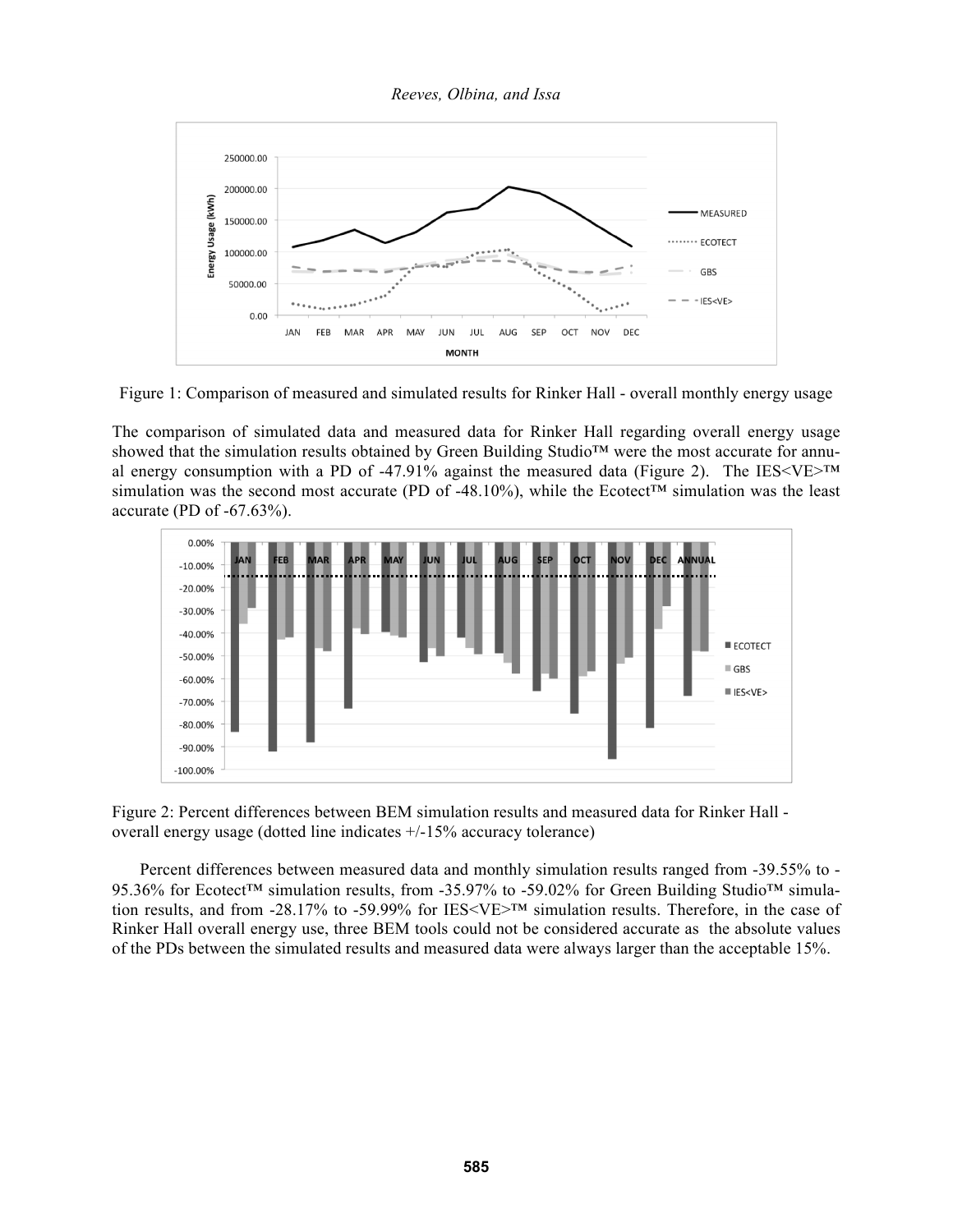### **3.1.2 Gerson Hall**

 All three BEM tools also underestimated annual energy usage of Gerson Hall in most of the analyzed cases. In regard to the software precision, monthly energy use simulation results obtained by Ecotect™ and IES<VE>™ yielded curves that more closely resembled that of the data measured during the sample time period. However, the curve created based on the results obtained by the Green Building Studio™ simulation appeared flatter (Figure 3).



Figure 3: Comparison of measured and simulated results for Gerson Hall - overall monthly energy usage

The PDs between simulated and measured data for overall annual energy usage show that IES<VE>™ seem to be the most accurate with a PD of -14.55%; Ecotect™ the second most accurate with a PD of -28.89%; and Green Building Studio the least accurate with a PD of -47.22% (Figure 4).



Figure 4: Percent differences between BEM simulation results and measured data for Gerson Hall overall energy usage (dotted lines indicate +/-15% accuracy tolerance)

As the absolute value of the PD between the simulated results obtained by  $IES < VE > TM$  and measured data (14.55%) were lower than the acceptable 15%, IES<VE>™ can be considered an accurate tool for simulation of overall annual energy use in this particular case. Percent differences between measured data and simulation results per month ranged from -10% to -65% for Ecotect™ simulation results; from - 1.44% to -61% for Green Building Studio<sup>™</sup> simulation results; and from -3% to 90% for IES<VE>™ simulation results. In the case of Ecotect™ and Green Building Studio™ simulations the absolute values of the PDs were lower than acceptable 15% during two months in a year, i.e., these two software were accurate in 16.7% of the analyzed cases. Results of  $IES < VE > TM$  simulations were accurate for four months in a year (or in 33.3% of the analyzed cases).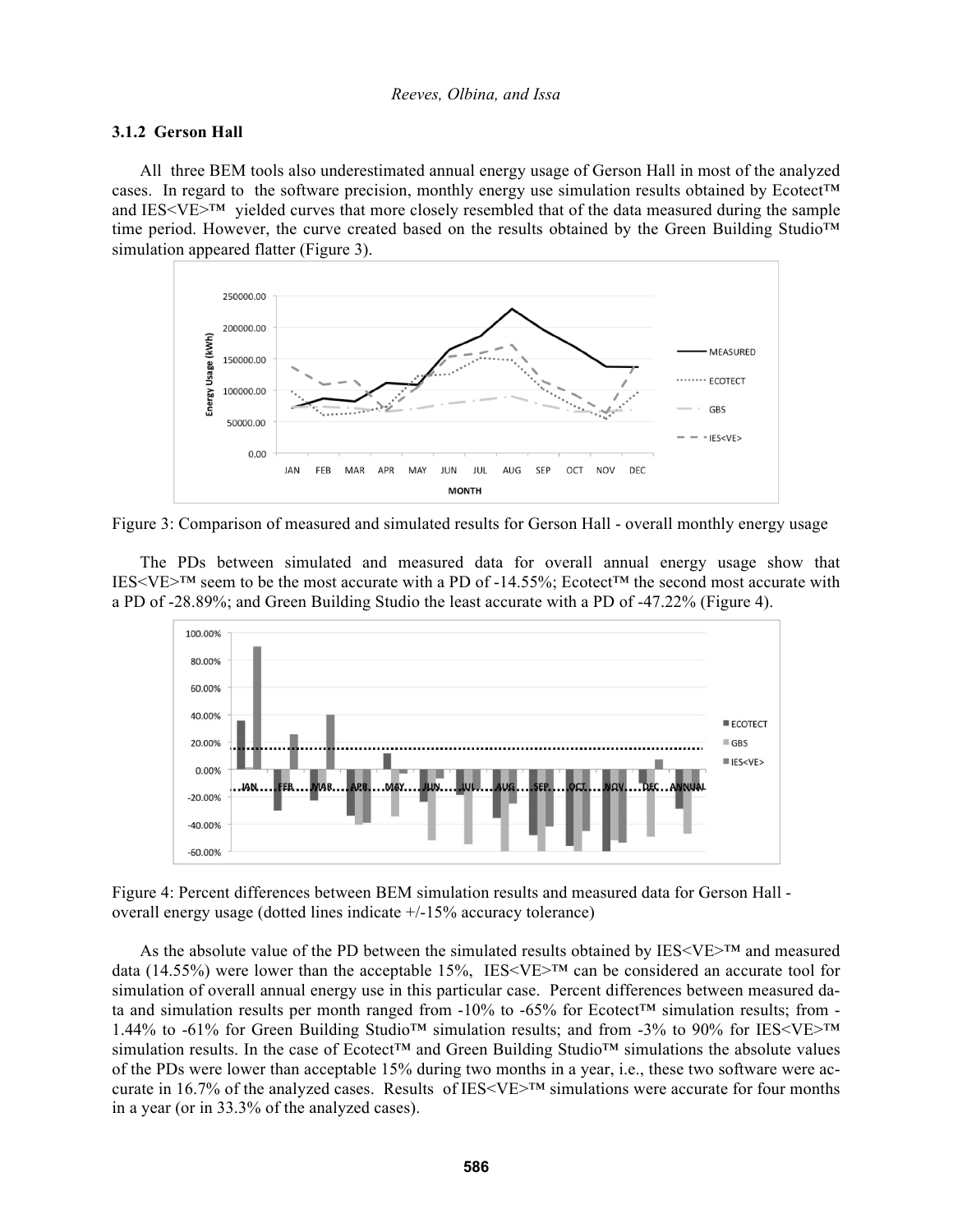# **3.2 Heating Energy Usage**

## **3.2.1 Rinker Hall**

BEM simulation results for energy consumed for heating purposes for Rinker Hall varied among the three software. Ecotect™ underestimated the amount of annual heating energy, while Green Building Studio™ and IES<VE>™ overestimated annual heating energy consumption. Regarding the software precision, the monthly heating energy use curves (Figure 5) derived from simulation results were similar to the curve that represents the measured data for all three BEM tools.



Figure 5: Comparison of measured and simulated results for Rinker Hall - monthly heating energy usage

Based on the PDs for annual heating energy consumption (Figure 6), IES<VE>™ appeared the most accurate with an annual PD of 8.22%. Green Building Studio™ (PD of 58.08%) and Ecotect™ (PD of - 58.83%) simulations were less accurate by comparison.



Figure 6: Percent differences between BEM simulation results and measured data for Rinker Hall heating energy usage (dotted lines indicate  $+/-15%$  accuracy tolerance)

As the absolute value of PD between the simulated results obtained by  $\text{IES} < \text{VE} > \text{TM}}$  and measured data (8.22%) was lower than the acceptable 15%, IES<VE $>^{\text{TM}}$  can be considered an accurate tool for simulation of annual heating energy use in this case. Percent differences between measured data and simulation results per month ranged from 33% to -100% for Ecotect<sup>TM</sup> simulation results; from -1% to 326% for Green Building Studio™ simulation results; and from -2% to 98% for IES<VE>™ simulation results. The absolute values of PDs for Ecotect™ simulations were larger than acceptable 15% for all the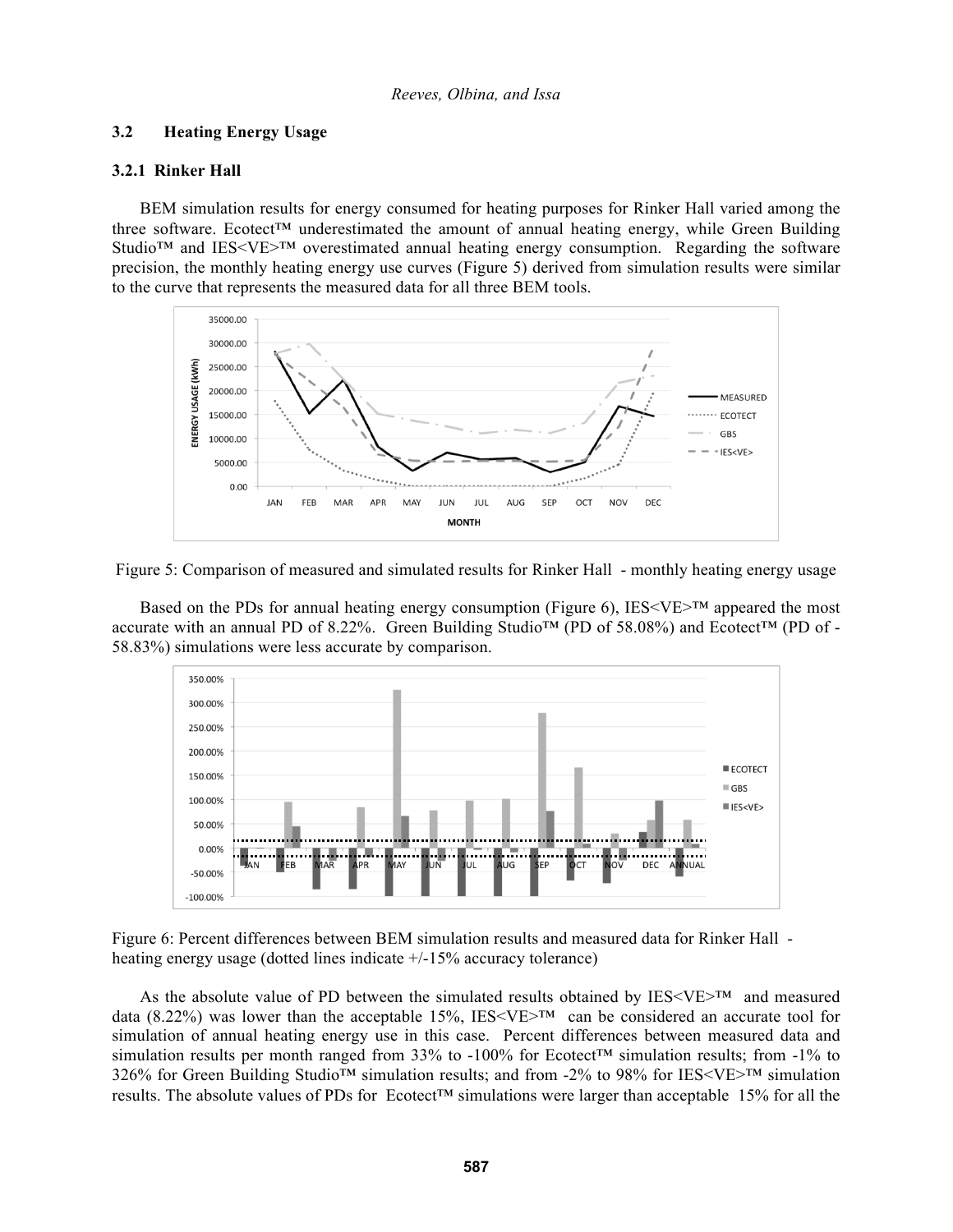months in a year; thus it cannot be recommended as an accurate tool for predicting heating energy usage in the case of Rinker Hall. Green Building Studio<sup>™</sup> was accurate for two months in the year (or in 16.7% of the analyzed cases), while IES<VE>™ was accurate for four months in the year (or in 33.3% of the analyzed cases).

#### **3.2.2 Gerson Hall**

In the case of Gerson Hall, all three BEM tools underestimated annual heating energy usage when compared to measured data. Regarding the software precision, the monthly energy usage curves were similar among the BEM simulations, but differed from the monthly energy usage curve derived from the measured data (Figure 7). The difference between the curves based on the simulation results and the measured data was most pronounced during the months of April, May, August, and September.



Figure 7: Comparison of measured and simulated results for Gerson Hall - monthly heating energy usage

Similar to the heating energy simulations for Rinker Hall,  $IES < VE > TM$  appeared to be the most accurate in predicting annual heating energy for Gerson Hall with a PD of -7.03% (Figure 8). Ecotect was the second most accurate (PD of -17.19%), while Green Building Studio was the least accurate (PD of - 47.56%).



Figure 8: Percent differences between BEM simulation results and measured data for Gerson Hall heating energy usage (dotted lines indicate  $+/-15\%$  accuracy tolerance)

As the absolute values of PDs between the simulated results obtained by  $\text{IES} < \text{VE} > \text{TM}}$  and measured data (7.03%) were lower than the acceptable 15%, IES<VE> $^{TM}$  can be considered an accurate tool for simulation of annual heating energy use in this case. Percent differences between measured data and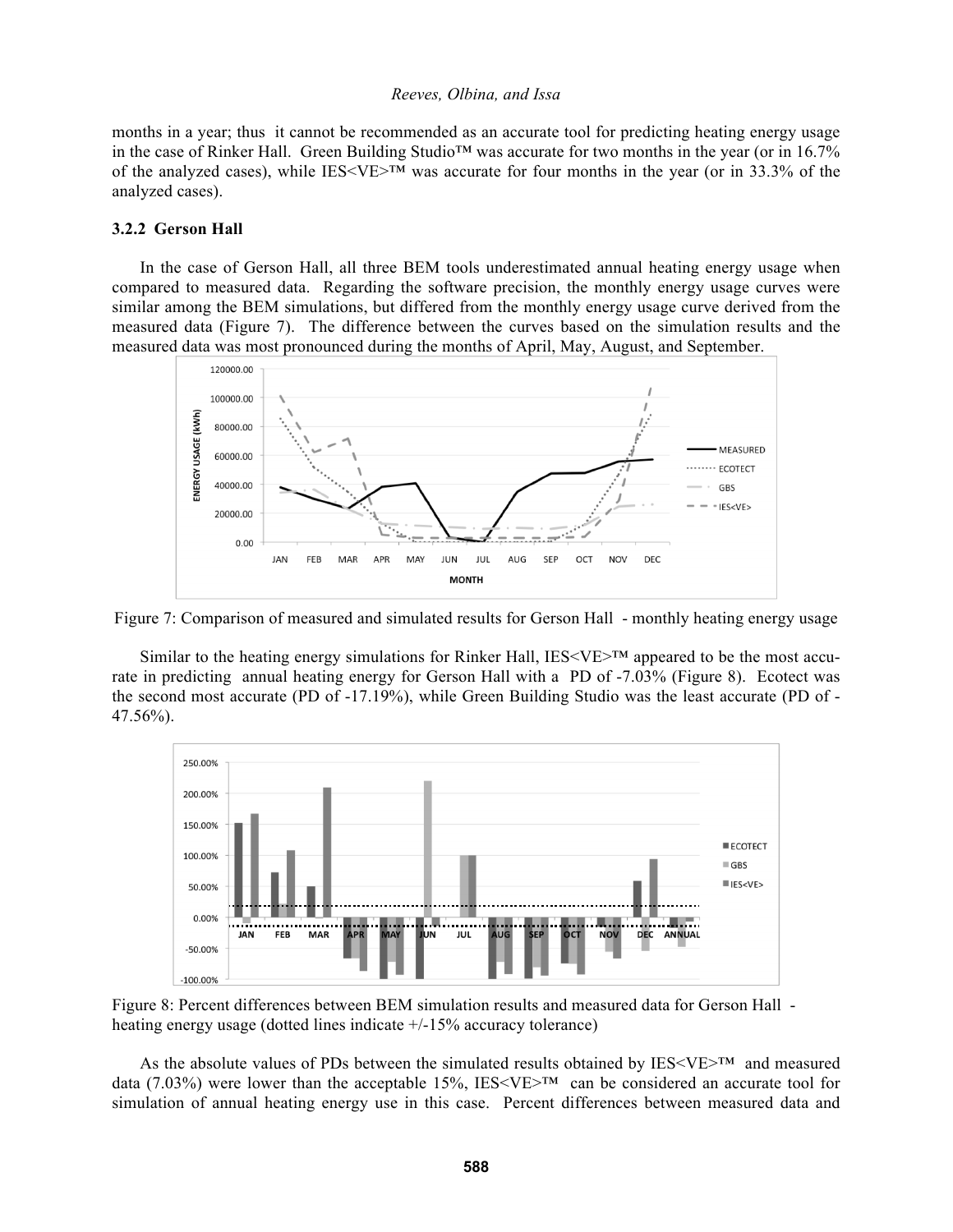simulation results per month ranged from 0% to 152% for Ecotect<sup>™</sup> simulations; from -2% to 220% for Green Building Studio™ simulations; and from -7% to 209% for IES<VE>™ simulation. Analysis of absolute values of the monthly PDs that were lower than 15% shows that Green Building Studio™ was accurate for two months in the year (or in 16.7% of the analyzed cases), while IES<VE>™ and Ecotect™ were accurate for one month (or in 8.3% of the analyzed cases).

# **3.3 Cooling Energy Usage**

# **3.3.1 Rinker Hall**

All three BEM tools underestimated the amount of energy used for cooling purposes for Rinker Hall. The monthly energy usage curves for Rinker Hall cooling show these underestimates (Figure 9). The curve derived from the Ecotect<sup>™</sup> simulation results appeared to more closely follow the contour of the measured data's curve. The curves created based on the Green Building Studio™ and IES<VE>™ simulation results were shallower compared to the measured data's curve. Thus, it seems that Ecotect™ is more precise in this case when compared to the other two BEM tools.



Figure 9: Comparison of measured and simulated results for Rinker Hall - monthly cooling energy usage

Regarding annual cooling energy use, Ecotect<sup> $TM$ </sup> simulations were the most accurate with a PD of -56.97%; Green Building Studio™ simulations were the second most accurate at -76.81% difference; while IES<VE>™ was the least accurate at -77.92% difference (Figure 10).



Figure 10: Percent differences between BEM simulation results and measured data for Rinker Hall cooling energy usage (dotted lines indicate  $+/-15\%$  accuracy tolerance)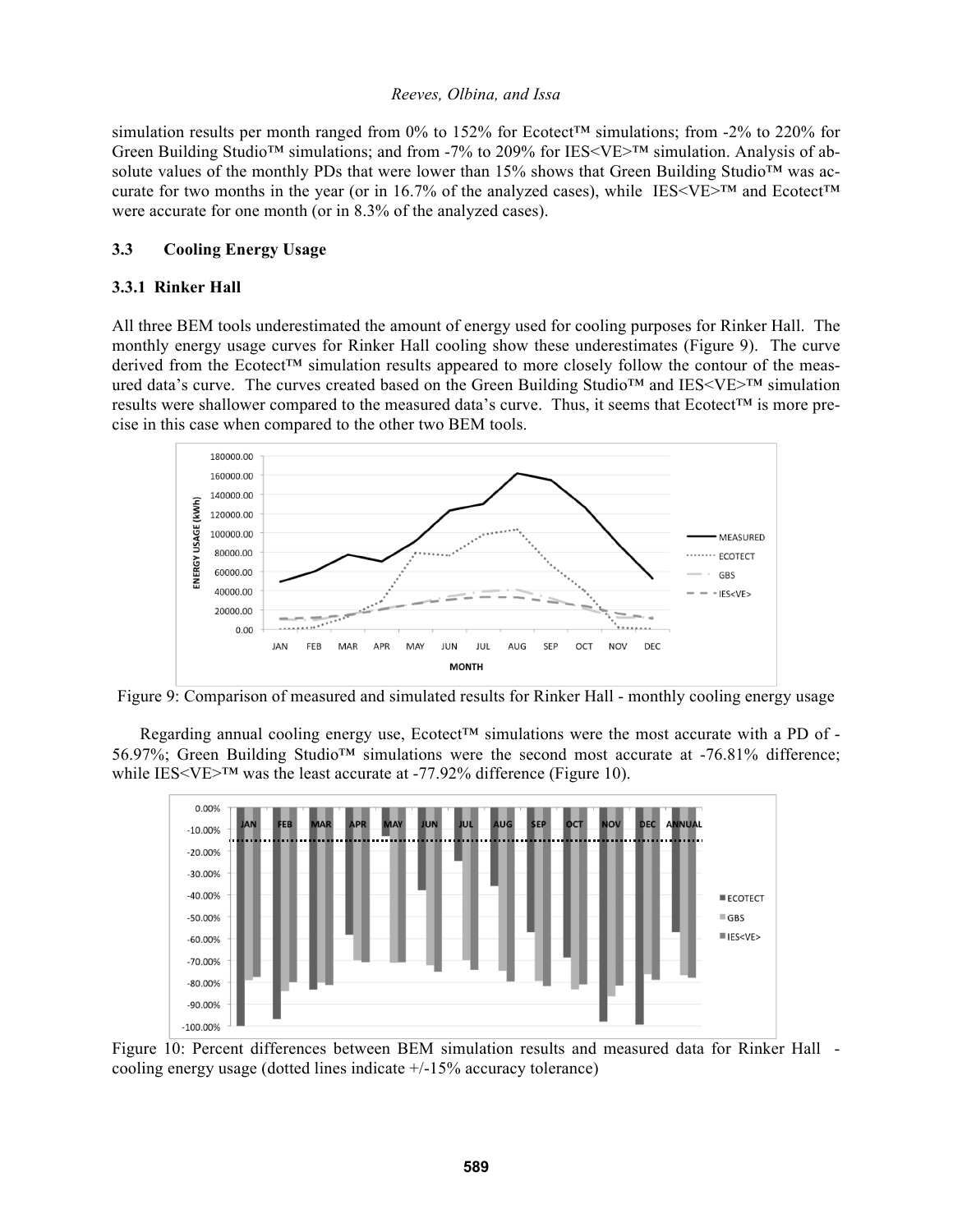Percent differences between measured data and simulation results per month ranged from -13% to - 100% for Ecotect™ simulation results; from -70% to -86% for Green Building Studio™ simulation results; and from -71% to -82% for IES<VE>™ simulation results. The analysis of the absolute values of the PDs shows that Ecotect™ simulations were accurate for one month of the year, that is, the PDs were lower than acceptable 15% in 8.33% of the analyzed cases. Green Building Studio™ and IES<VE>™ simulations did not provide accurate results for any month.

#### **3.3.2 Gerson Hall**

 Cooling energy simulations for Gerson Hall yielded similar results. All three BEM tools underestimated the amount of energy that Gerson Hall consumes for cooling purposes. Ecotect™ simulation results yielded a monthly energy use curve that most closely resembled the contour of the curve created based on the measured data, that is, Ecotect™ can be considered more precise tool in this case when compared to the two other BEM tools (Figure 11).



Figure 11: Comparison of measured and simulated results for Gerson Hall - monthly cooling energy usage

Simulation results of annual cooling energy obtained by  $\text{Etotet}^{\text{TM}}$  were also the most accurate at -3.86% difference, followed by IES<VE>™ simulation results at -45.10% difference, and Green Building Studio™ simulation results at -72.83% difference (Figure 12).



Figure 12: Percent differences between BEM simulation results and measured data for Gerson Hall cooling energy usage (dotted lines indicate +/-15% accuracy tolerance)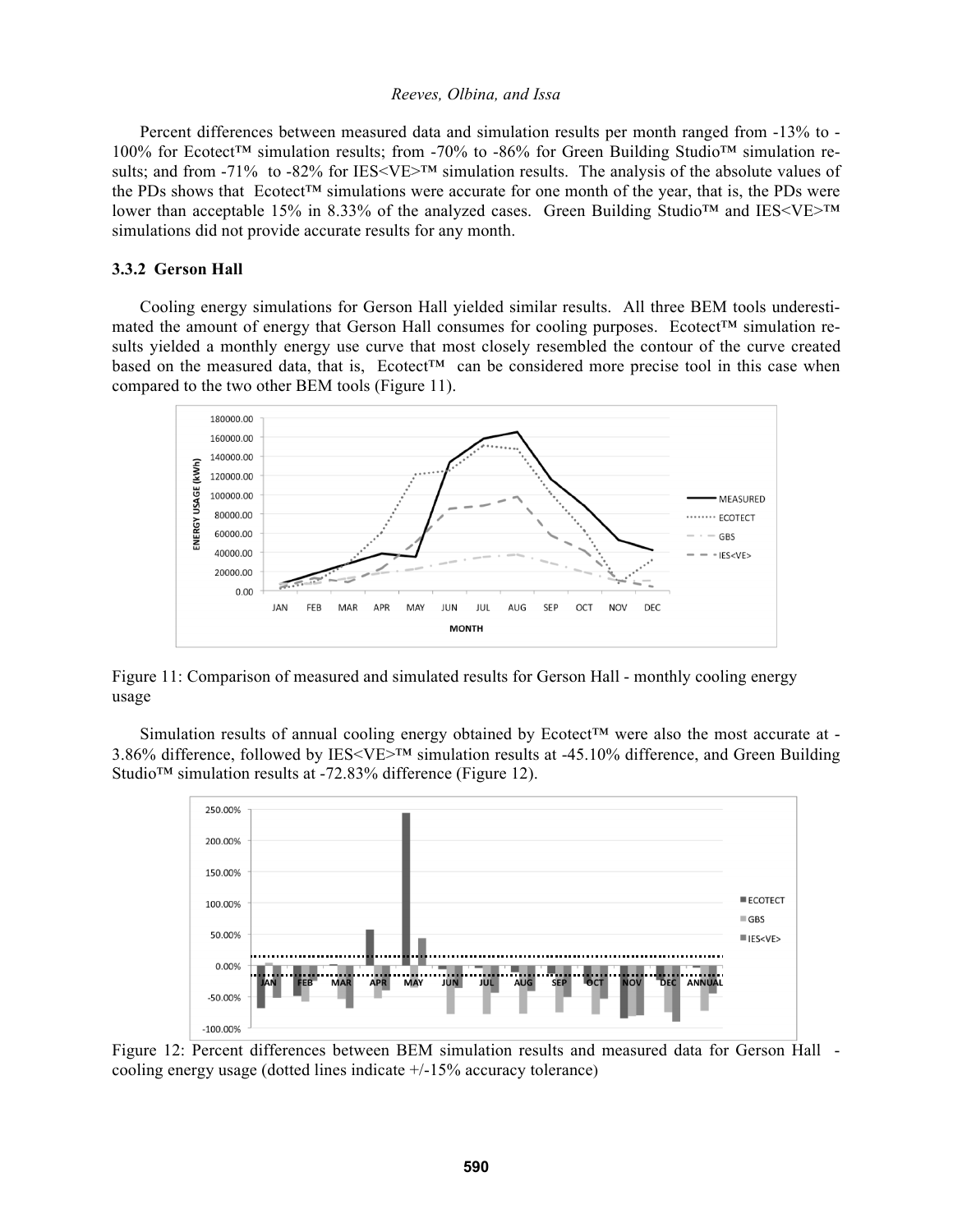As the PD between the simulated results obtained by Ecotect™ and measured data (3.96%) was lower than the acceptable 15% Ecotect<sup> $TM$ </sup> can be considered an accurate tool for simulation of annual cooling energy use in this particular case. Percent differences between measured data and simulation results per month ranged from 2% to 244% for Ecotect<sup>™</sup> simulation results; from 4% to -81% for Green Building Studio™ simulation results; and from -25% to -90% for IES<VE>™ simulation results. Analysis of the absolute values of the PDs for each month show that Ecotect™ simulations were accurate (that is, absolute values of PD were less than 15%) for five months in the year (or in 41.7% of the analyzed cases), Green Building Studio™ simulations were accurate for one month in the year (or 8.3% of the analyzed cases) while IES<VE>™ simulations did not provide accurate results for any month.

### **3.4 Summary of Results**

 The annual percent differences for the two buildings used in the case study were analyzed for the three categories of energy use. Regarding overall energy use, the only result which absolute value fell within the acceptable PD range (0-15%) was the IES<VE $>^{\text{TM}}$  simulation of Gerson Hall (-14.55% difference). Regarding heating energy use, IES<VE>™ simulations were accurate for both Rinker Hall (8.22% difference) and Gerson Hall (-7.03% difference). Regarding cooling energy use, only the Ecotect™ simulation of Gerson Hall may be considered accurate (-3.86% difference). Based on the results for annual energy consumption in the three different energy use categories and for the two buildings, Ecotect™ simulations were accurate in 16.67% of the analyzed cases (1 out of 6 simulations), Green Building Studio™ simulations were never accurate, while IES<VE>™ simulations were accurate in 50% of the analyzed cases (3 out of 6 simulations).

The monthly PDs for each BEM tool for each of the three energy use categories and for the two buildings used in the case study were additionally analyzed. Ecotect™ simulations were accurate in 11.11% of the analyzed cases (8 out of 72 simulations). Ecotect™ simulations were never accurate in case of Rinker Hall. In the case of Gerson Hall, Ecotect™ provided an accurate prediction of overall energy use in 16.67% of the cases (2 out of 12 simulations), an accurate prediction of heating energy use in 8.33% of the analyzed cases (1 out of 12 simulations) and an accurate prediction of cooling energy use in 41.66% of the analyzed cases (5 out of 12 simulations).

Green Building Studio<sup>™</sup> simulations were accurate in 9.72% of the analyzed cases (7 out of 72 simulations). In the case of Rinker Hall, Green Building Studio™ simulations were never accurate in predicating overall energy use and cooling energy use. The prediction of heating energy use of Rinker Hall was accurate in 16.67% of the cases (2 out of 12 simulations). In the case of Gerson Hall, Green Building Studio™ provided an accurate prediction for both overall energy use and heating energy use in 16.67% of the cases (2 out of 12 simulations), and an accurate prediction of cooling energy use in 8.33% of the analyzed cases (1 out of 12 simulations).

IES<VE> $\text{TM}$  simulations were accurate in 12.5% of the analyzed cases (9 out of 72 simulations). In the case of Rinker Hall, similarly to Green Building Studio™ simulations, IES<VE>™ was never accurate in predicating overall energy use and cooling energy use. The prediction of heating energy use of Rinker Hall was accurate in 33.3% of the cases (4 out of 12 simulations). In the case of the Gerson Hall, IES<VE>™ provided an accurate prediction of overall energy use and heating energy use in 33.3% of the cases (4 out of 12 simulations), and an accurate prediction of cooling energy use in 8.3% of the analyzed cases (1 out of 12 simulations). IES<VE>™ was not able to accurately predict the cooling energy use for either building.

In conclusion, the three validated BEM tools were not able to accurately predict energy use for both buildings in the majority of analyzed cases.

### **4 CONCLUSIONS**

This research validated the precision and accuracy of three BEM tools (Autodesk Ecotect 2011™, Autodesk Green Building Studio 2011™, and IES<VE> 2011™) in three energy use categories: heating, cool-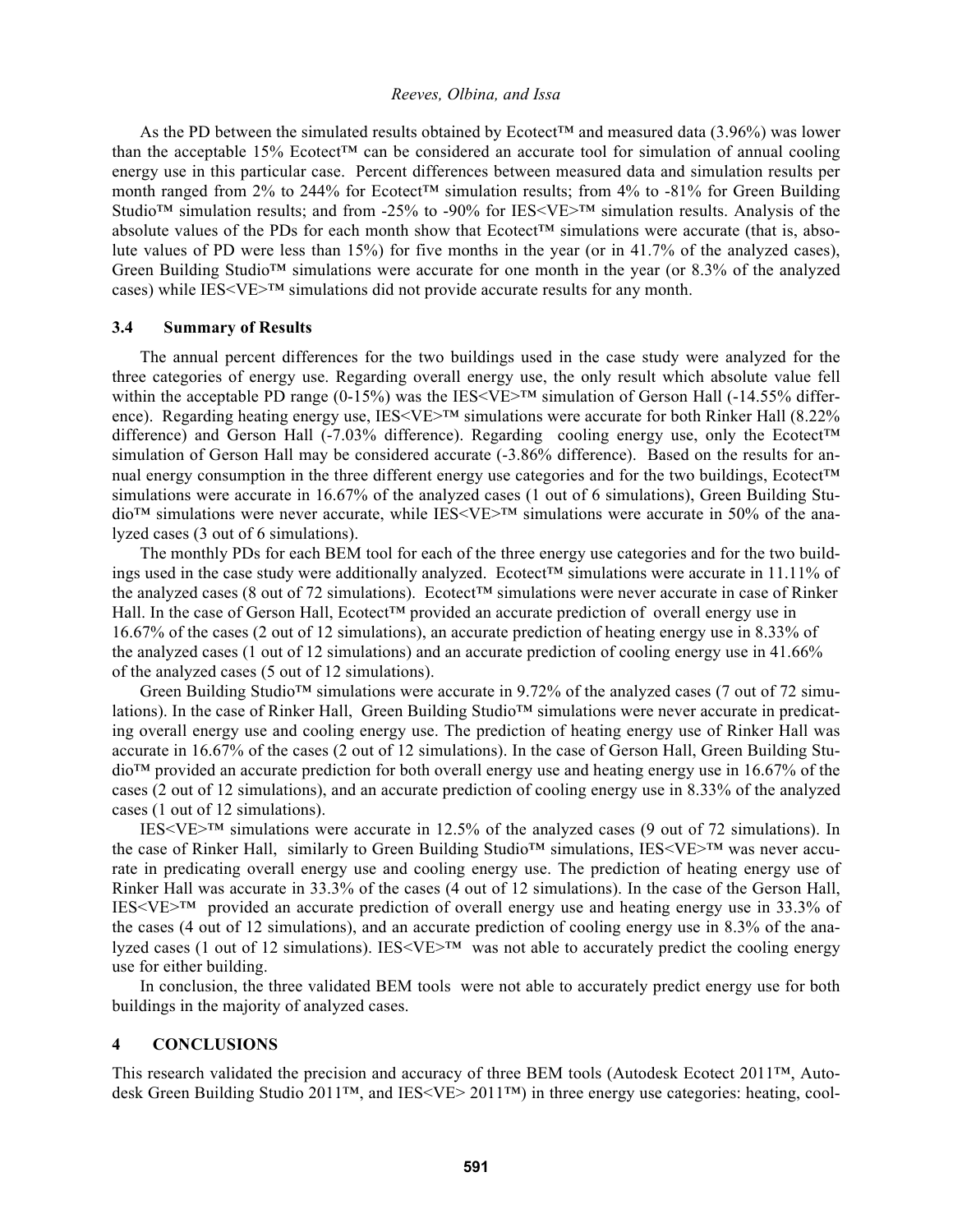ing, and overall energy use. Precision of the BEM tools was validated by comparing the monthly line graphs (see Figures 1, 3, 5, 7, 9, and 11) of each BEM tools' monthly energy usage against one another in order to determine the BEM tool curve that most closely resembles the curve of actual monthly energy usage. Validation of precision showed that Ecotect™ was the most precise of the three BEM tools. The curves created based on monthly Ecotect™ simulation results appeared to be similar to the measured data curves in five of the six analyzed cases (three energy use categories for two buildings). Thus, Ecotect™ may be considered precise in all the cases except in the case of heating energy usage for Gerson Hall. In comparison to the other BEM tools, Ecotect™ simulations appeared to be the most precise, that is, most similar to measured data, in three of the six cases: Rinker Hall overall energy usage, Gerson Hall overall energy usage, and Rinker Hall cooling energy usage. In the other three cases, the most precise BEM tool was more ambiguous. IES<VE $>W$  simulations appeared precise in three of the six cases (overall energy usage for Gerson Hall, heating energy usage for Rinker Hall, and cooling energy usage for Gerson Hall). Green Building Studio™ appeared similar to the line graph of actual data for Rinker Hall heating energy usage. In all other cases, Green Building Studio™ simulations yielded monthly energy use curves that appeared flatter in comparison to the curves based on simulation results provided by the other two BEM tools.

 In this research, a BEM tool was considered accurate if the absolute values of the percent differences between simulation results and measured data were less than or equal to the acceptable percent difference of 15% (Maamari et al. 2006). Validation of the accuracy of three BEM tools showed that the three BEM tools were not able to accurately predict energy use for both buildings in the majority of analyzed cases. The three BEM tools were never accurate in predicting overall energy usage in the case of Rinker Hall (the LEED Gold certified building). In the case of Gerson Hall (the non-LEED-certified building), the BEM tools were able to accurately predict overall energy uses in 16.7-33.3% of the cases. In heating energy usage category, IES<VE> $T^M$  simulations were accurate in 8.3% of the cases for Rinker Hall and 33.3% of the cases for Gerson Hall, while Green Building Studio<sup>™</sup> simulations were accurate in 16.7% of all the analyzed cases for both buildings. In cooling energy usage category, Ecotect™ simulations were accurate for only Gerson Hall in 42% of the cases, Green Building Studio™ simulations were accurate for only Gerson Hall in 8.3% of the cases, while IES<VE>™ was not accurate in any of the cases for either building.

 Comparison of the percentage differences between simulation results and measured data for the two buildings showed that each software was overall more accurate in the case of Gerson Hall (the non-LEED-certified building) than in the case of Rinker Hall (the LEED Gold certified building) for all three energy use categories. This suggests that the energy models may overestimate the effectiveness of some of the LEED Gold certified building's energy efficient characteristics, and that Rinker Hall is not performing at its desired level.

 Software incapability to accept input of accurate/realistic schedules for occupancy, electrical lighting use, and equipment use is a likely source for error for all simulations. As noted by Ryan & Sanquist (2012), these inputs are highly variable in actual building use. The schedule inputs along with the tendency for buildings and building systems to underperform makes the prediction of actual energy usage during later design stages very difficult. When applying BEM for facilities management or retrofit analysis, users can finely tune the schedule inputs to calibrate the energy model with metered data to obtain more accurate results. Future research could investigate further why the BEM tools underestimated energy consumption as well as why the values of the simulation output varied among the three BEM tools.

## **ACKNOWLEDGEMENTS**

The authors of this paper would like to thank the University of Florida Physical Plant Energy Division for maintaining monthly energy usage data for buildings on the University of Florida campus. The authors would especially like to thank Dustin Stephany for retrieving the necessary data to allow this research to happen.